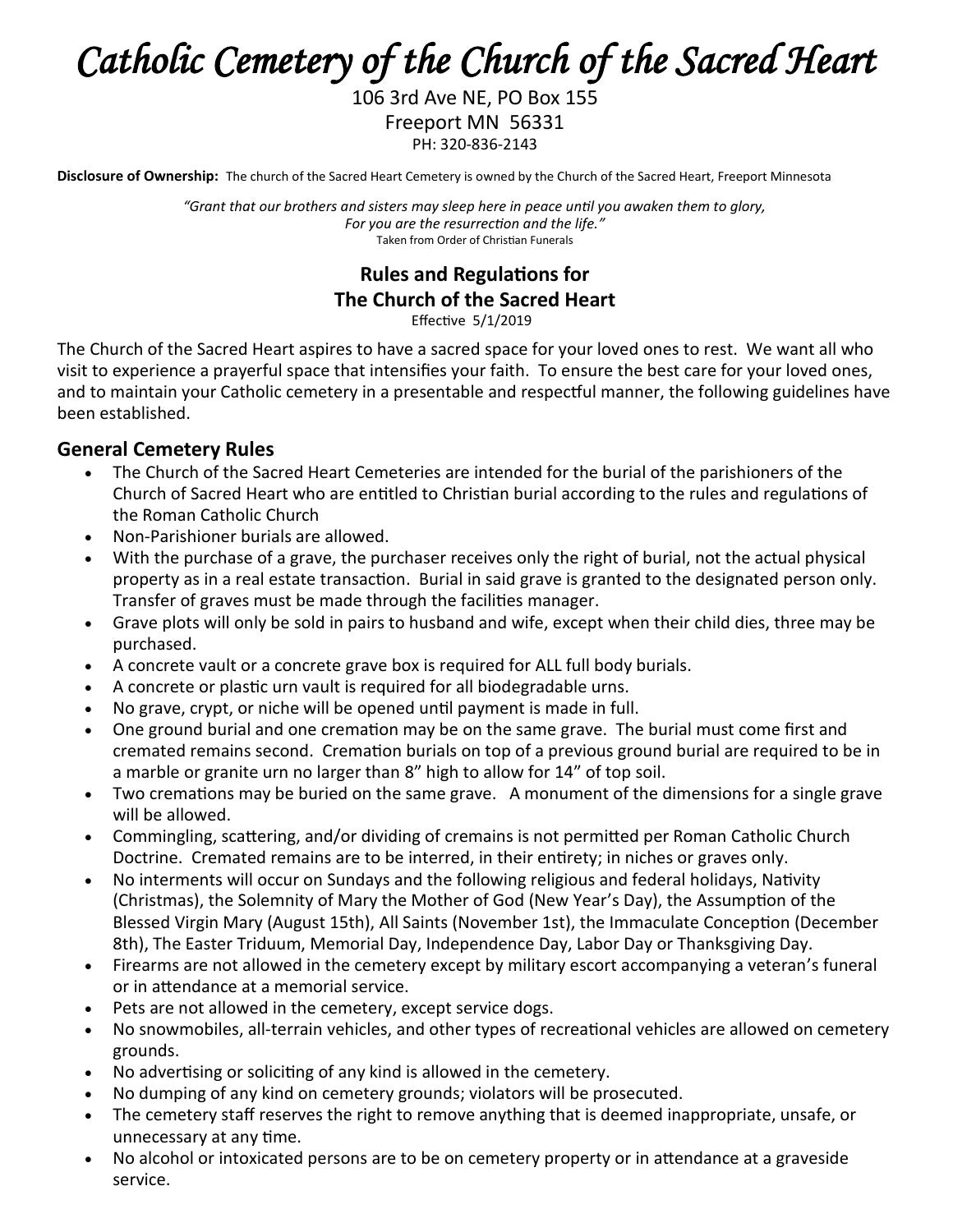#### **Monuments**

- All lots must be paid in full before a monument can be placed and/or final dates added to the existing monument.
- Headstone placement needs to happen within 6 months-year from reserving lot.
- A rendering is to be submitted to the facilities manager prior to manufacture.
- All monuments are to be set by the monument company.
- A temporary marker will be permitted up to one year.
- A monument can be no taller than 42". For a single grave the monument can be no wider than 36". For a double grave the monument can be no wider than 78". The depth of the monument will not exceed 24".
- All monuments must blend in with the surrounding monuments.
- The last name must appear on the front side of the monuments.
- For name and dates to appear on a monument, the person must be buried on the grave and have burial rights to the grave.
- Non-religious symbols must be approved prior to the monuments manufacture.
- To avoid any hardship, consult with the facilities manager prior to ordering any monument.
- GI markers are allowed, and will be placed by facility manager.
- The facilities manager is to be notified before any monument work is performed.
- The maintenance of any monument is the responsibility of the monument permit holder; not the Church of the Sacred Heart or its employees.

### **Flowers**

- Flowers placed on the grave at the time of burial will remain up to two weeks, but may be removed due to weather, another burial in the immediate area, and/or the discretion of cemetery staff.
- No flowers are to be planted on any grave. Potted or cut flowers may be set on any grave at the allowable dates but must be removed within a week. Thereafter, the cemetery staff will dispose of all flowers and their containers.
- No decorative arrangements are to be permanently affixed to the top of monuments.
- Monument vases are encouraged.
- Monument vases are for floral arrangements only, solar lights and crosses are acceptable, no flags (except United States Flags), wreathes, etc.. Styrofoam liners are permitted to anchor artificial flowers into the vase, no dirt, rocks or other materials are permitted.
- There is to be no planting of any trees, shrubs, or flowers at any time other than by cemetery staff.
- No artificial trees will be permitted.
- No glass, ceramic or clay pots/vases/containers are permitted in the cemetery. Non-breakable containers accepted but must be set on the cement ribbon.
- No balloons are permitted in the cemetery.
- No food or alcoholic beverages and their containers are to be left anywhere within the cemetery.
- All flowers and objects not glued or cemented to the monuments need to be removed by the day after All Souls Day. Anything left will be removed and saved for a few weeks for those who wish to pick them up before discarding. Over the winter, items not glued or cemented to the tombstones often blow off and get buried in the snow, ending up tangled in the snow blower when clearing a path to a grave.
- Our goal is to have the cemetery easy to maintain, clean and neat.
- No planters/flower pots are to be placed by the Mausoleum or Columbarium. Planters/flower pots may block another individual's niche/crypt.
- Flower placement option for Mausoleum or Columbarium:
	- A vase and holder can be purchased through the office to be placed directly on the face of the niche/crypt at an additional cost. Please contact the office for pricing.

# **Mausoleum and Columbarium**

- Engraving on crypt and niche covers needs to be preapproved.
- Veterans markers are permitted and to be installed by facility manager.